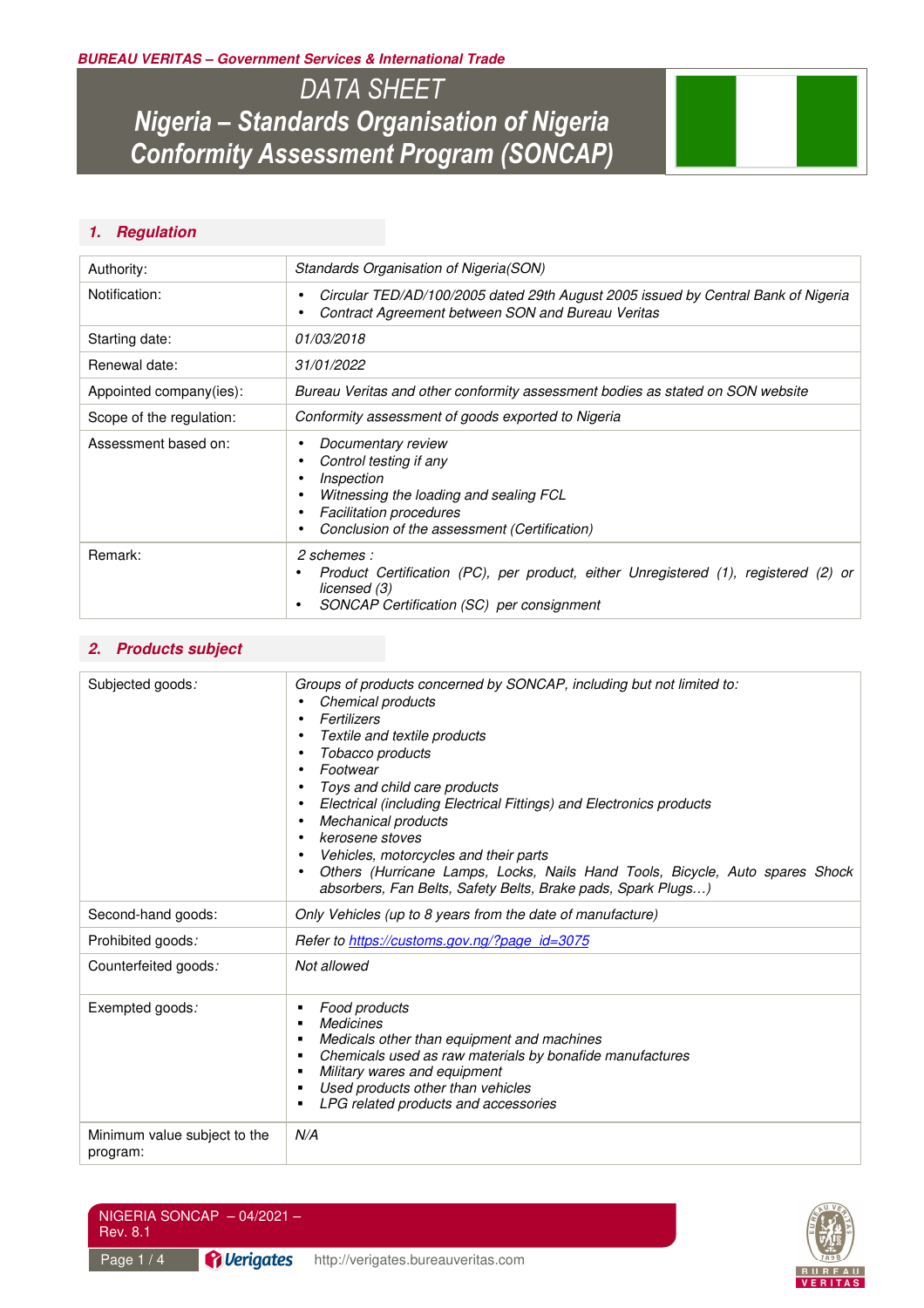*– DATA SHEET –* 

# *3. Technical requirement*

| Conformity requirements:     | Compliance of goods to applicable standards in priority order* shall be demonstrated with<br>conformity documents issued by accredited entities (including Bureau Veritas own<br>laboratories) and/or testing.<br>In-house test reports may be considered when manufacturer is certified per ISO 9001 or<br>other appropriate standard and when capability of the laboratory is demonstrated.<br>* Applicable standards in priority order: Nigerian Industrial Standards (NIS), then<br>International standards (ISO, IEC, UN ECE) and European standards (EN), British<br>Standards or ANSI-American National Standards Institute standards then other<br>National standards, then Manufacturer specifications in the absence of NIS, international,<br>EN, BS, ANSI and national standards applicable to the product.                                                                                                                                                                                                                                                                                                                                                                                                                                                                                                                  |  |
|------------------------------|------------------------------------------------------------------------------------------------------------------------------------------------------------------------------------------------------------------------------------------------------------------------------------------------------------------------------------------------------------------------------------------------------------------------------------------------------------------------------------------------------------------------------------------------------------------------------------------------------------------------------------------------------------------------------------------------------------------------------------------------------------------------------------------------------------------------------------------------------------------------------------------------------------------------------------------------------------------------------------------------------------------------------------------------------------------------------------------------------------------------------------------------------------------------------------------------------------------------------------------------------------------------------------------------------------------------------------------|--|
| National deviations:         | If electrical product intended to be connected to the mains (220 V or 230V or 240 V),<br>marking of the frequency shall include 50Hz or 60 Hz and if provided, the plug shall be UK<br>type plug (squared pins). Other kind of plugs could be accepted if provided with a 3<br>squared pins plug adapter.                                                                                                                                                                                                                                                                                                                                                                                                                                                                                                                                                                                                                                                                                                                                                                                                                                                                                                                                                                                                                                |  |
| Labelling requirements:      | All labelling of packaging of imports shall include English.                                                                                                                                                                                                                                                                                                                                                                                                                                                                                                                                                                                                                                                                                                                                                                                                                                                                                                                                                                                                                                                                                                                                                                                                                                                                             |  |
| Other specific requirements: | • Tobacco products:<br>√Tobacco products need to be registered by SON before proceeding with the<br>SONCAP process (PC/SC)<br>√ Only PC1/PC3 can be applied for tobacco products<br>• Fertilizers:<br>$\checkmark$ Fertilizers need to be registered by the importer at the Nigerian Office of the<br>National Security Adviser (ONSA) to obtain the End User Certificate (EUC)<br>required to initiate the SONCAP certification (SC).<br>• Life Endanger Products/LEP:<br>√ Including but not limited to: Automobile Glass, Batteries, Brake Fluids, Brake<br>Pads, Cements, Converters, Chargers, Electrical Cables, Electrical Fuses,<br>Electrical Parts, Electrical switches, Fertilizer, Gas Regulator, Gypsum, Heaters,<br>Safety helmets, Headgear, Lightening Arrestors, Lubricating Preparation, Matches,<br>Paints Razor, Safety Belts, Safety Glasses, Sanitary Pads, Solar Panels,<br>Stabilizer, Steel Bars, Steel Roofing Sheets, Telephone, Tyres<br>← Only PC1/PC3 can be applied for LEP<br>• Aluminum and steel coils:<br>$\checkmark$ Only PC1 can be applied with mandatory inspection before issuing the SC<br>• Cable TV decoder:<br>$\checkmark$ Only PC1 can be applied with mandatory inspection before issuing the SC<br>$\checkmark$ Conformity document needs to be approved by SON before issuing the PC1. |  |

# *4. Application*

| Applicant:          | Exporter or importer                                                                                                                                                                                                                                                                                                                                                                                                                                                                                                                                                                            |  |  |
|---------------------|-------------------------------------------------------------------------------------------------------------------------------------------------------------------------------------------------------------------------------------------------------------------------------------------------------------------------------------------------------------------------------------------------------------------------------------------------------------------------------------------------------------------------------------------------------------------------------------------------|--|--|
| Application name:   | NIGERIA - SONCAP- REQUEST FOR CERTIFICATE FORM (RFC)                                                                                                                                                                                                                                                                                                                                                                                                                                                                                                                                            |  |  |
| Required documents: | • Product Certification (PC) scheme:<br>$\checkmark$ Product technical data sheet (if available)<br>$\checkmark$ Conformity documents (test reports, quality certificates, analysis reports, etc.)<br>provided by exporters, as per technical requirements<br>$\checkmark$ Factory site inspection report (if available)<br>$\checkmark$ PC issued by other conformity assessment body (if available)<br>$\checkmark$ Quality management system certificate of the exporter and/or manufacturer (if<br>available)<br>• SONCAP Certification (SC) scheme:<br>$\checkmark$ Valid PC (1 or 2 or 3) |  |  |

 $NIGERIA SONCAP - 04/2021 -$ Rev. 8.1

Page 2 / 4 **Page 2 / 4 http://verigates.bureauveritas.com** 

**BUREAU** VERITAS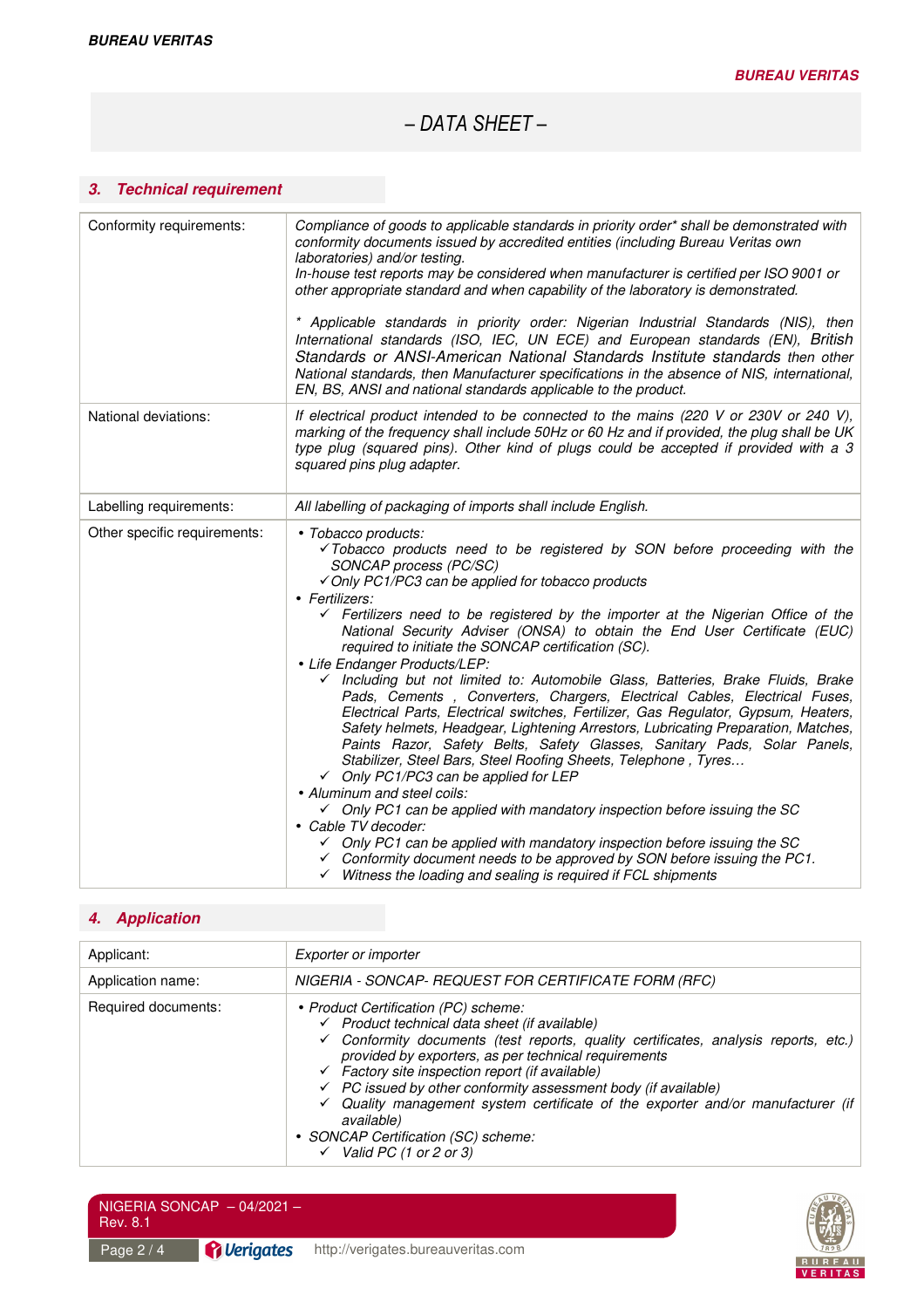*– DATA SHEET –* 

|                                  | Final invoice<br>e Form M<br>Transport document (Bill of Lading/Air Way Bill/ CMR), (if available)<br>$\checkmark$ Importer's Business Registration/RC Number and Tax Identification Number (TIN) |  |
|----------------------------------|---------------------------------------------------------------------------------------------------------------------------------------------------------------------------------------------------|--|
| Required information:            | • Declared HS codes according to Nigerian tariff book<br>• Photographs of the products and labels (if applicable)                                                                                 |  |
| Application office $(s)$ : $(*)$ | Bureau Veritas offices (see contacts sheet on Verigates):<br>https://verigates.bureauveritas.com/programmes/nigeria-soncap                                                                        |  |

## *5. Control testing requirements*

| Applicable cases:    | • Product Certification (PC) scheme:<br>Conformity document not available or not acceptable<br>• SONCAP Certification (SC)scheme:<br>N/A |  |
|----------------------|------------------------------------------------------------------------------------------------------------------------------------------|--|
| Laboratory criteria: | ISO/IEC 17025 accredited laboratory or Bureau Veritas own laboratories                                                                   |  |
| Testing:             | According to applicable standards                                                                                                        |  |

# *6. Inspection requirements*

| Scope of inspection:    | • Product Certification (PC) scheme:<br>N/A<br>• SONCAP Certification (SC)scheme:<br>Review of markings as per applicable standard(s) and identification of products<br>✓                                                                                          |
|-------------------------|--------------------------------------------------------------------------------------------------------------------------------------------------------------------------------------------------------------------------------------------------------------------|
| Destination inspection: | Not allowed                                                                                                                                                                                                                                                        |
| Witness of loading:     | • Product Certification (PC) scheme:<br>N/A<br>• SONCAP Certification (SC)scheme:<br>Applicable to full container load (FCL) shipments except for the Less than<br>container load (LCL) and air shipments (when required per applied route 1, 2 or 3)              |
| Seal of container:      | • Product Certification (PC) scheme:<br>N/A<br>• SONCAP Certification (SC)scheme:<br>$\checkmark$ Applicable to full container load (FCL) shipments except for the Less than<br>container load (LCL) and air shipments (when required per applied route 1, 2 or 3) |
| Sampling:               | In case of control testing (see section 5 as above)                                                                                                                                                                                                                |
| Type of report issued:  | Inspection report (IR)                                                                                                                                                                                                                                             |

## *7. Facilitation procedures*

- *Registration*
- *Licensing*

Rev. 8.1